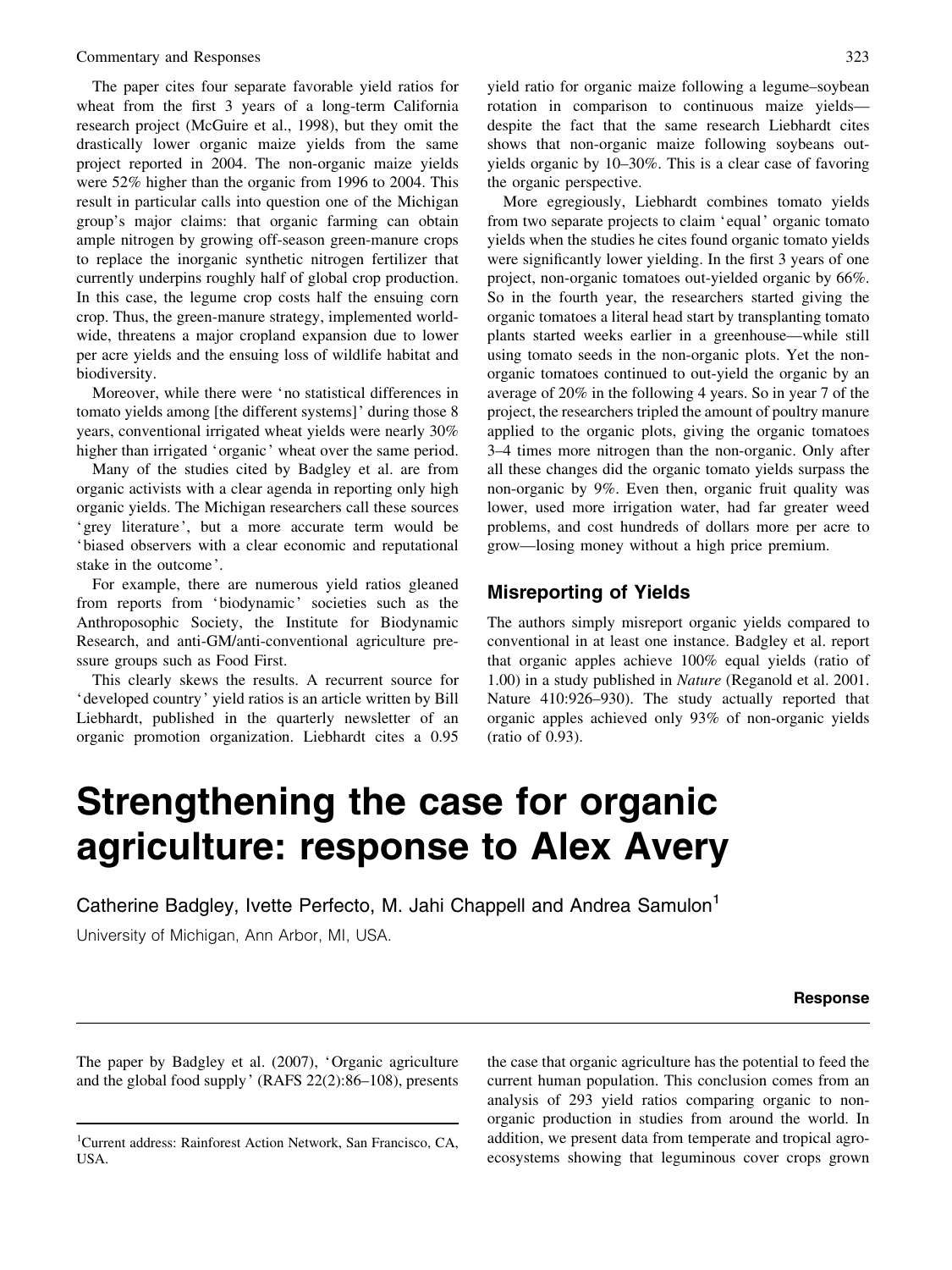between normal cropping periods could fix more nitrogen than all the synthetic nitrogen currently in use. Our study demonstrates that farmers, consumers, and policy-makers have substantial viable alternatives about how to feed the world, now and in the future. The potential of organic methods is great enough to merit serious consideration by farmers, extension services, agricultural ministries, and global advisory bodies, such as the United Nations Food and Agriculture Organization (FAO), looking at the food security of their regions or the world.

Alex Avery from the Hudson Institute is spreading false and misleading claims about this study.

# Response to Alex Avery

Alex Avery presents five criticisms of the paper by Badgley et al. (2007). We respond to each in turn. Numbered items in italics and paragraphs in quotes are from Avery's critique.

### 1. Non-organic yields are used to inflate organic productivity

' In perhaps the most brazen example of research misrepresentation in decades, 105–119 studies claimed as "organic" by the University of Michigan group were not organic. '

In the introduction of the paper, we describe how we use the term 'organic' in our study.

The term 'organic' here refers to farming practices that may be called agroecological, sustainable, or ecological; utilize natural (non-synthetic) nutrient-cycling processes; exclude or rarely use synthetic pesticides; and sustain or regenerate soil quality. These practices may include cover crops, manures, compost, crop rotation, intercropping, and biological pest control. We are not referring to any particular certification criteria and include non-certified organic examples in our data. [p. 87, second paragraph]

We used a broader meaning of organic than that of any particular certification program so that we could legitimately include studies that involve practices that are substantially in the direction of strict organic. These studies are from the developing world, where yield comparisons are otherwise quite scarce.

'The researchers did not provide enough detail to determine the exact number of misrepresented studies, but their main source (Pretty and Hine, 2001) stated clearly in their reports that only 14 of 208 studies in their database are "organic". '

The general methods by which farm productivity increased in the case studies documented by Pretty and Hine (2001) include intensification of one component of the farm system (e.g., biointensive vegetable gardens, multilayer tree

gardens), addition of a new element (animals or trees), better use of natural capital (water or reclamation of degraded land), new regenerative elements (legumes, integrated pest management), and use of new locally appropriate varieties or breeds (p. 13). The authors state 'By our definition of sustainability, almost all projects have made substantial use of agro-ecological or organic principles in production processes' (Annex B, Part 6). This description persuaded us that the 70 cases we cited from Pretty and Hine were from farms practicing methods close to organic. We did not utilize all of the data in this source; for some crops and management practices, we found more detailed information in other sources. If yield information was not tied to a specific crop in a particular country in a particular location, then we did not include it.

'As an example, Badgley et al. claim organic methods increased Argentine maize yields by 37% (source: Roberto Pieretti in "Pretty and Hine, 2001"). In fact, this statistic comes from Argentine farmers using herbicides to kill weeds, growing GMO herbicide-tolerant soy and GMO insect- and herbicide-resistant maize, and extensively using synthetic fertilizers and organic-prohibited pesticides. To label these yield gains as "organic" is absurd '.

The yield ratio for maize from Argentina (1.37) is the correct value cited in Pretty and Hine in Table 14, Annex C. The elaboration of this case study (Annex D, Latin America, No. 1) describes zero-till farming. 'Farmers use a range of Integrated Pest Management (IPM), rotational and precision methods for pest and nutrient management. For example, black oats are now commonly used in the rotation during winter for both soil cover and weed suppression. Other legume cover crops are used to improve nitrogen supplies' (Annex D, p. 109). No mention of genetically modified (GM) crops is given. Avery's claim does not fit the information presented in the report of Pretty and Hine. We did not cite the value for soy from Argentina, even though one is given, since so much Argentine soy is GM.

'Another misrepresentation is China maize yield increase of 38%, reported from the East Gansu project run by the Chinese government. The primary source (Pretty and Hine, 2001) reports that "Grain output and food per capita [in the project area] have increased greatly because of improved crops varieties, runoff harvesting and water-saving irrigation, and fertilizers and pesticide use" [emphasis added]. '

The example from East Gansu includes the following passage: 'Additional benefits [of more efficient rainfall capture and storage, mulching, multiuse crop products and bi-products for livestock] include reduced soil erosion, decreased pesticide and fertilizer use, increased social capital formation ... ' (Pretty and Hine, 2001, Annex D, Asia, example 4). This description indicated to us that these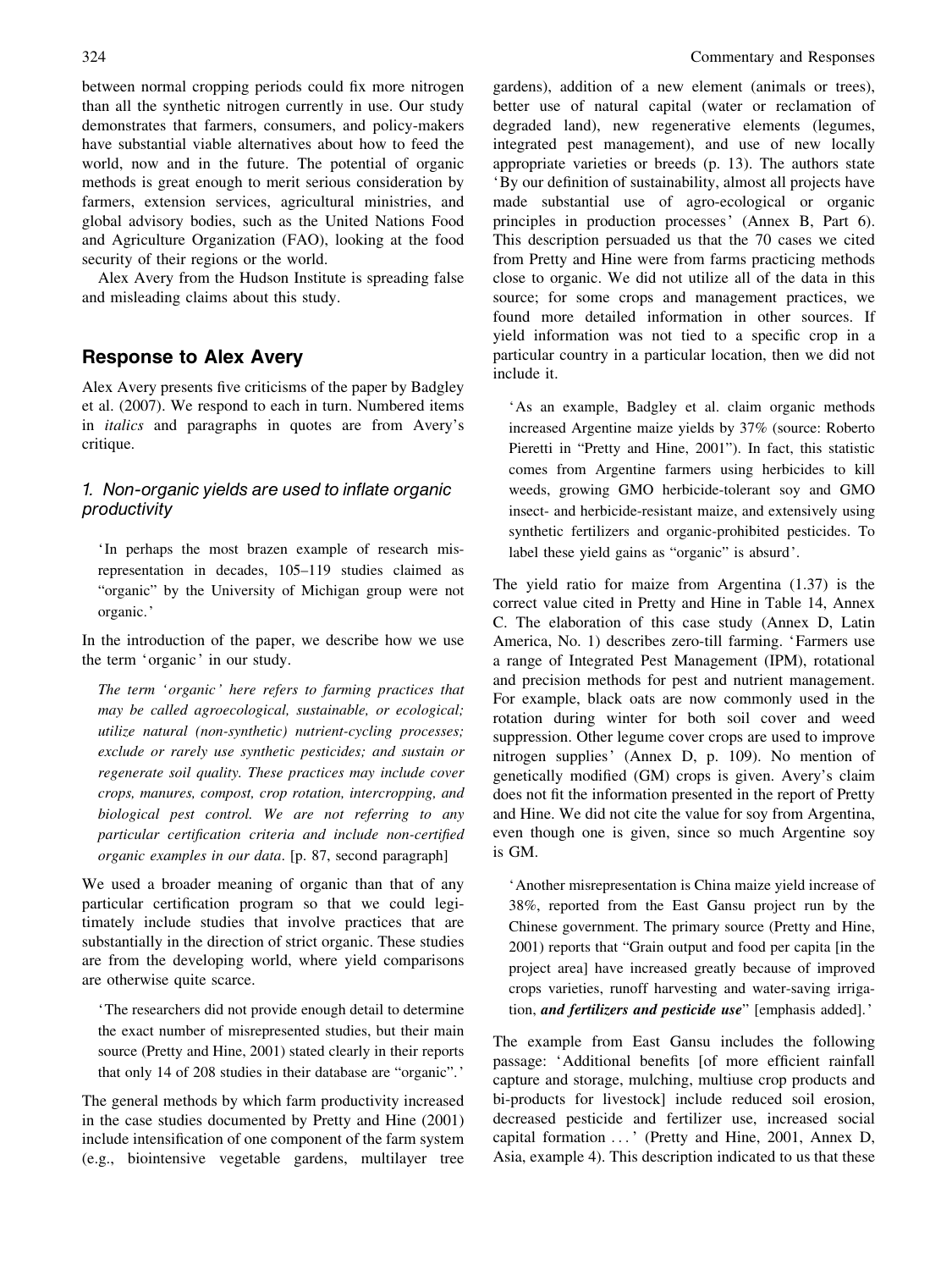practices were substantially in the direction of organic methods.

'They also labeled as "organic" 49 yield ratios from the "System of Rice Intensification" which is not organic. '

For studies involving the System of Rice Intensification (SRI), the yield ratios that we used were either organic (as described in the sources) or implied to be organic. For studies reporting comparisons between organic SRI and non-organic methods, we calculated our yield ratio based on the comparison between organic and non-organic practices. According to Norman Uphoff, an expert on SRI, the SRI method is usually organic.

We note also the statistical analysis presented in Appendix 1 of our paper. To investigate the possibility that data from Pretty and Hine were biasing the average yield ratio for general food categories, we ran a t-test on yield ratios from surveys and unreported methods compared to yield ratios from experiments and quantitative comparisons (see p. 97, column 2 of our article). We performed the t-test on data for grains, for which the sample size was largest. (Also, since grains provide most of the calories that people consume, the test matters the most for this food category.) The t-test failed to find a statistically significant difference between the average yield ratios for data from surveys + unreported methods and data from experiments + quantitative comparisons. This test demonstrates that the data from Pretty and Hine did not bias our results for the developing world.

In summary, we consider that we explained our use of 'organic ' and gathered data consistently with our stated usage.

#### 2. False comparison with low non-organic yields

'The amazingly high yield increases reported in the developing world should have been a red flag that the non-organic yields used in the comparisons were uncommonly low. '

As stated in our paper, for the developing world, we compared studies of organic methods of intensification with primarily traditional, low-input agriculture. This kind of agriculture usually does exhibit low yields; our point is that organic intensification will improve them.

'For example, Badgley et al. report one study where Peruvian organic potato yields were 340% higher than nonorganic (yield ratio of 4.40). Yet the "higher" organic potato yields (reported as "8000 to 14,000 kg/ha", or 11,000 average) are below the year-2000 average potato yield for Peru, reported by the United Nations Food and Agriculture Organization at 11,221 kg/ha in the year 2000. Many farmers in developing countries using non-organic methods report potato yields well above 15,000 kg/ha and nonorganic potato yields in developed countries are routinely above 40,000 kg/ha—each considerably higher than the "high" organic potato yields. '

We did not compare our yield ratios to country averages for any food categories, nor do we consider this an appropriate comparison for any of our data. The Peruvian potato examples cited in Pretty and Hine were from high-elevation marginal environments—which were not representative of country average values. (As a side note, the 11,000 kg/ha average reported in Pretty and Hine is statistically indistinguishable from the country average of 11,221 kg/ ha—if one were to undertake a serious comparison.) The strength of our analysis is in using the many yield comparisons to evaluate average yield ratios for general food categories. A much larger dataset of a different nature could estimate how much of a particular crop could be grown in a particular country. Hence, this criticism is not valid for our paper.

### 3. Multiple counting of yields from the same research projects

'The paper claims to analyze a "global dataset of 293 examples", yet there are numerous instances of repeated counting of yields from the same long-term studies. '

We were alert to this possibility and weeded out a few replicates at an early stage, then checked again once our dataset was complete. Within a source, we averaged values reported for one treatment method but reported different treatments (e.g., corn/soy versus corn/soy/wheat) separately.

'For example, the maize yields from the long-term Farming Systems Trial project conducted by the pro-organic Rodale Institute (Kutztown, PA, USA) are reported four times: once in a "case study" in a 1989 report from the National Research Council, twice in a report from Pimentel et al., and once in a 2001 newsletter article by Bill Liebhardt. '

Rodale's Farm Systems Trial was initiated in 1981. The experimental design was changed several times and stabilized in 1991. Since 1991, the Farm Systems Trial has had three treatments: conventional, organic with manure, and organic with cover crops (Pimentel et al. 2005). The data reported by Pimentel et al. are from 1981– 2002; one of the central points of this analysis of 22 years of data for the Farm Systems Trial is that the yields (absolute and relative) from the three treatments have changed over time. The data for each treatment are different. For corn and soy (present in all three treatments), we counted the organic-manure/conventional and the organic-cover crop/conventional as separate values. This is not double-counting, and the values are not the same. The value reported from Liebhardt (2001) is an average of data from studies in seven states, with 69 cropping seasons. One of the sources mentioned is the Rodale study, with data for 1990–1999 via personal communication; none of the other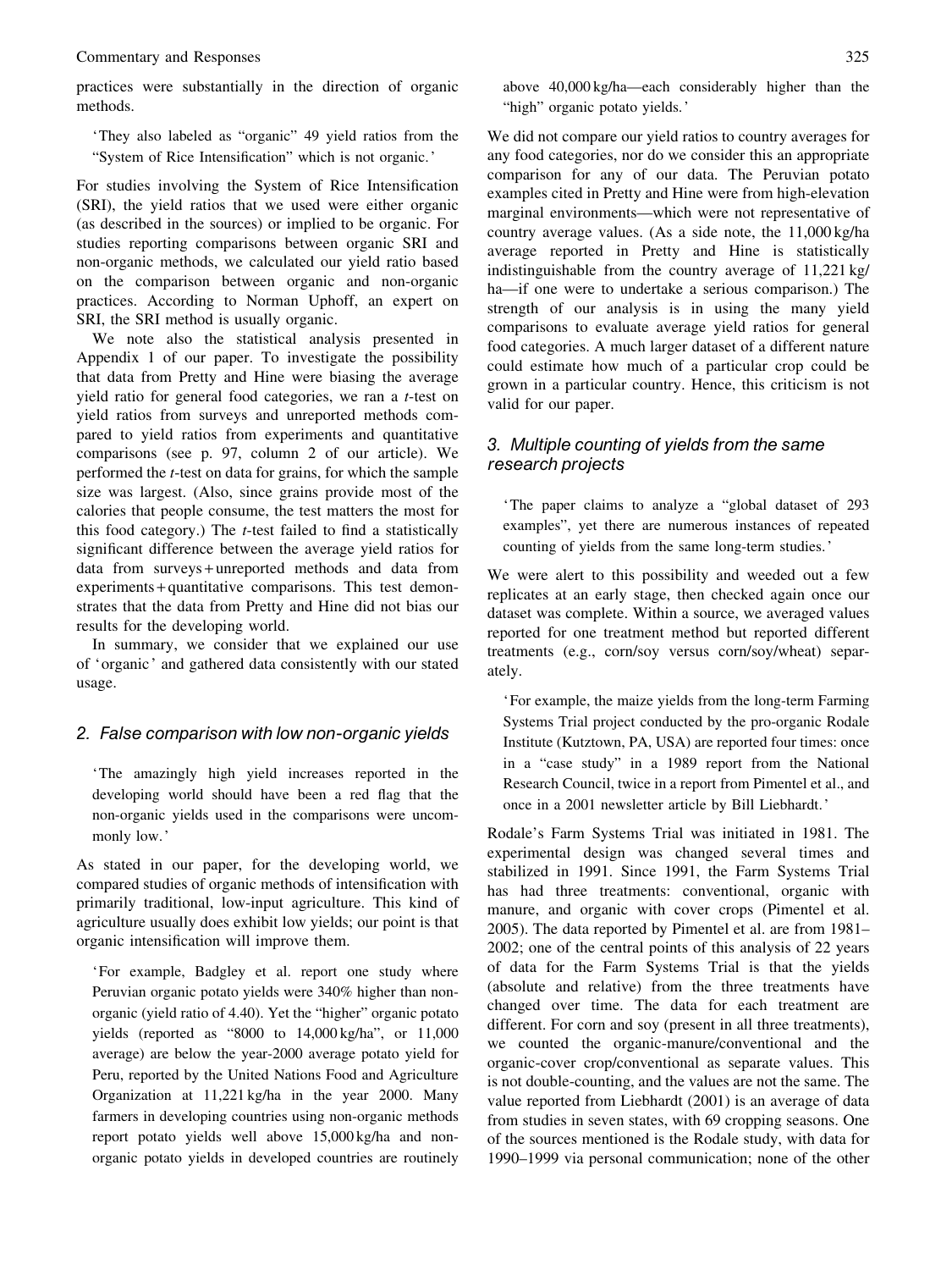studies mentioned by Liebhardt for maize are cited by us, although we cite some of the same authors for different studies. The average from Liebhardt is dominated by the non-Rodale studies—hence an example of substantial nonequivalence. The data from the 1989 book by the National Research Council come from Case Study 4, the Kutztown Farm, and more specifically from a study by Culik et al. about this farm. The area evaluated includes land from the Rodale Research Center, the actual Kutztown farm, and land from an adjacent farm. The data come from 1978– 1982. The study of Culik et al. could be considered the precursor to the Farm Systems Trial, which was begun in 1981 on the Rodale Research Land. Comparison of the treatments of the Farm Systems Trial (as reported in Pimentel et al. 2005) and the treatments reported from Culik et al. (in the book by the National Research Council) shows that these differ substantially for corn. The Farm Systems Trial follows a rigid rotation pattern in a block design of 24 plots; the Kutztown farm (on a larger land base) uses a variable rotation of corn with hay depending on the weather, weeds, insects, and soil fertility of the specific fields. It is not the same system. It would not be appropriate to average all the data from different treatments. Thus, there is no repetition of data (and all the values differ).

'Soy yields from the same Rodale FST project are reported five times: once by the 1989 NRC report, once by Liebhardt, once by Hanson et al., and twice by Pimentel et al. '

With regard to soy yields, values from two different treatments (as explained above) were taken from Pimentel et al. (2005). The data from Liebhardt (2001) are from studies in five states, including the Rodale Farm Systems Trial from 1990–1999. The data taken from the National Research Council are from the Kutztown farm—different land, different years, and different treatment than the Farm Systems Trial. The data from Hanson et al. (1997) are from 1986–1990, under a different rotation schedule than for the years 1991 to the present. Thus, a careful evaluation of the sources shows that there is no replication for these data. Avery's criticism on this point is unfounded.

# 4. Omitting non-favorable crop yields and cherry-picking data

'The paper reports the favorable yields of specific organic crops from research, while omitting the unfavorable yields of other crops reported in the same research. In addition, non-favorable study results from organic research groups were entirely omitted. '

This claim is untrue. An examination of our data shows that there are many low yield ratios, especially for studies in developed countries. For grains, we have yield ratios as low as 0.55 (wheat, Michigan) and similarly low values in other food categories (e.g., 0.55 for tomatoes from Ontario). Some of our low ratios come from papers critical of organic agriculture (e.g., Trewavas, 2004). We made a substantial effort to assemble representative, unbiased samples.

'Four different favorable potato yield ratios are cited from one research project in Germany (90–106% of non-organic yields), while unfavorable organic potato yield data (75% of non-organic potato yields) published in the very same journal in which the Badgley paper appeared was omitted! (Gallandt et al. 1998. American Journal of Alternative Agriculture 13:146–161, which is now Renewable Agriculture and Food Systems). '

We appreciate learning about the potato study of Gallandt et al. (1998). However, if we add the 0.75 ratio from that study to our dataset on yield ratios, it affects the third decimal place of our average yield ratio for the vegetable food category. Thus, omission of data from this study does not change our general conclusions. As a side note, the potato study documented in Gallandt et al. 1998 (in Maine, USA) was redesigned in 1998 for comparisons based on different soil amendments, different weed and pest management strategies, and different rotations. In summarizing long-term results from the same study, Mallory and Porter (2007. Agronomy Journal 99:501–500) reported that potato yields in 12 of 13 years in amended systems (manure, compost, green manure, with minimal synthetic fertilizer inputs) were equal to or higher (4–55%) than in the conventional fertilizer management system. The soil management system relying more on organic inputs improved soil quality and reduced the year-to-year variability in potato yields. While these data cannot be used to confirm actual yield ratios between organic and conventional management, they do clearly demonstrate the advantage to yield quantity, stability and soil quality of using organic and ecological approaches.

'The paper cites four separate favorable yield ratios for wheat from the first 3 years of a long-term California research project (McGuire et al., 1998), but they omit the drastically lower organic maize yields from the same project reported in 2004. The non-organic maize yields were 52% higher than the organic from 1996 to 2004.'

The follow-up study to McGuire et al. (1998) is Denison et al. (2004. Field Crops Research 86:267–277). Mean crop yields of maize in organic versus conventional treatments resulted in a yield ratio of 0.66 for 1996–2002. From the same study, mean crop yields of tomato in organic versus conventional treatments resulted in a yield ratio of 1.11 for 1996–2002. Adding these data to our dataset would lead to a slight decrease in the average yield ratio for grain and a slight increase in the average yield ratio for vegetables (in the third decimal place). Neither change would alter the overall conclusions of our study.

'This result in particular calls into question one of the Michigan group's major claims: that organic farming can